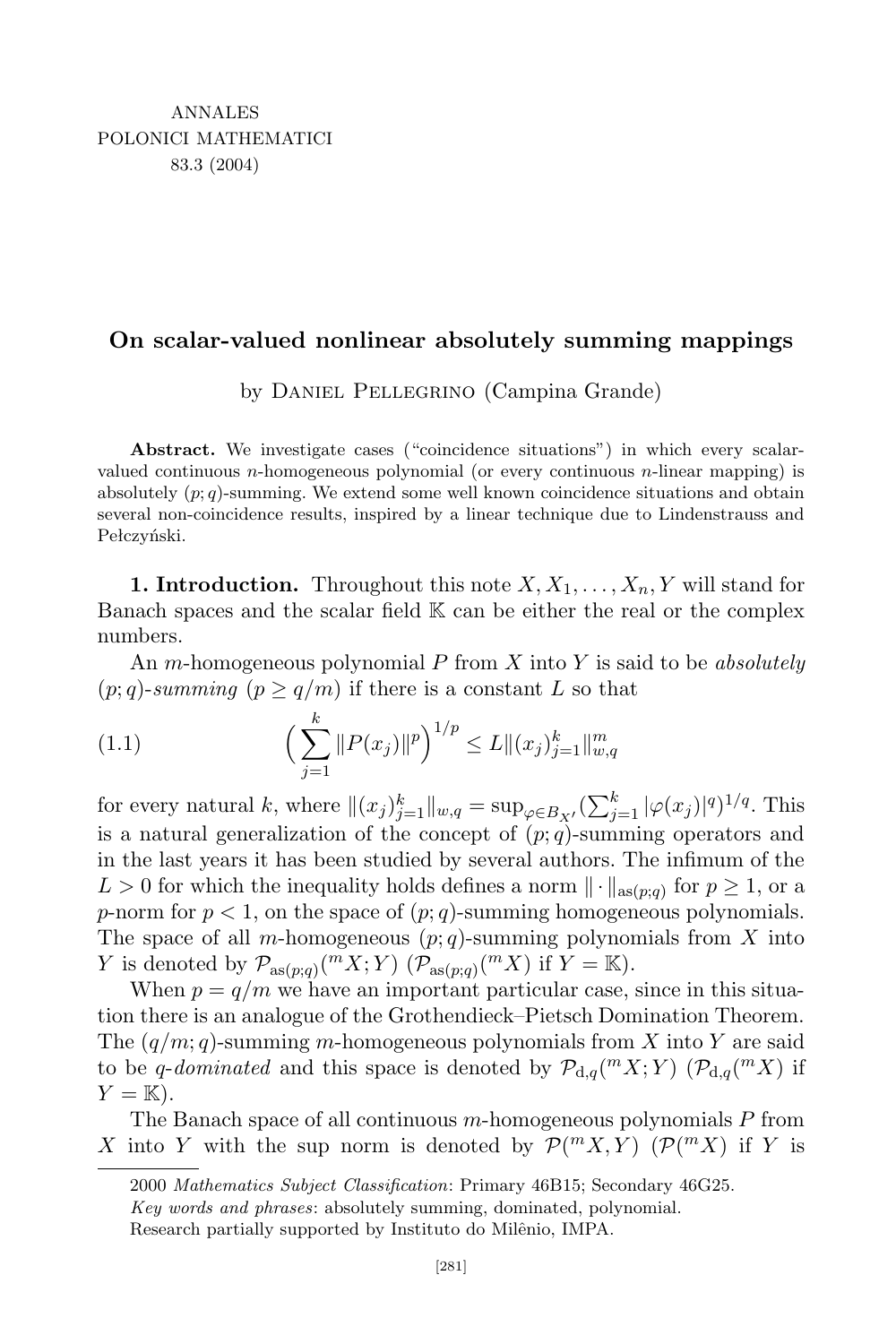the scalar field). Analogously, the space of all continuous *m*-linear mappings from  $X_1 \times \cdots \times X_m$  into Y (with the sup norm) is denoted by  $\mathcal{L}(X_1, \ldots, X_m; Y)$  ( $\mathcal{L}(X_1, \ldots, X_m)$  if  $Y = \mathbb{K}$ ). The concept of absolutely summing multilinear mapping follows the same pattern (for details we refer to [5]). Henceforth every polynomial and multilinear mapping are supposed to be continuous and every  $\mathcal{L}_p$ -space is assumed to be infinite-dimensional.

A natural problem is to find situations in which the space of absolutely summing polynomials coincides with the space of continuous polynomials (*coincidence situations*). When *Y* is the scalar field, these situations are not rare as we can see in the next two well known results:

THEOREM 1. *Every* scalar-valued *n*-linear mapping is absolutely  $(1, 1)$ *summing. In particular* , *every scalar-valued n-homogeneous polynomial is absolutely*  $(1; 1)$ *-summing*  $(and, a fortiori, (q; 1)$ *-summing*  $for every q \geq 1$ *)*.

THEOREM 2 (D. Pérez-García [6]). *If*  $n \geq 2$  *and X is an*  $\mathcal{L}_{\infty}$ -space, *then every scalar-valued n-linear mapping on X is* (1; 2)*-summing. In particular* , *every scalar-valued n-homogeneous polynomial on X is* (1; 2)*-summing*  $(and, a fortiori, (q; 2)-summing for every q \geq 1).$ 

The proof of Theorem 1 can be found in [1] and is credited to A. Defant and J. Voigt. The case *n* = 2 of Theorem 2 was previously proved by Botelho [2] and is the unique known coincidence result for dominated polynomials.

In Section 2 we obtain new coincidence situations, generalizing Theorem 1 and extending the results of Theorem 2. Section 3 has a different purpose: to obtain a technical estimate (inspired by a linear result due to Lindenstrauss and Pełczyński [3]) and to explore its consequences. In particular, it is shown that Theorems 1 and 2 cannot be generalized in some other directions, and converses for the aforementioned theorems are obtained.

**2. Coincidence situations.** The next theorem, inspired by a result of C. A. Soares, leads us to extensions of the two theorems stated in the first section:

THEOREM 3. Let  $A \in \mathcal{L}(X_1, \ldots, X_n; Y)$  and suppose that there exists  $C > 0$  so that for any  $x_1 \in X_1, \ldots, x_r \in X_r$ , the s-linear  $(s = n-r)$  mapping  $A_{x_1...x_r}(x_{r+1},...,x_n) = A(x_1,...,x_n)$  is absolutely  $(1;q_1,...,q_s)$ -summing *and*

 $||A_{x_1...x_r}||_{\text{as}(1; a_1,..., a_s)} \leq C ||A|| ||x_1|| \dots ||x_r||.$ 

*Then A is absolutely*  $(1; 1, \ldots, 1, q_1, \ldots, q_s)$ -summing.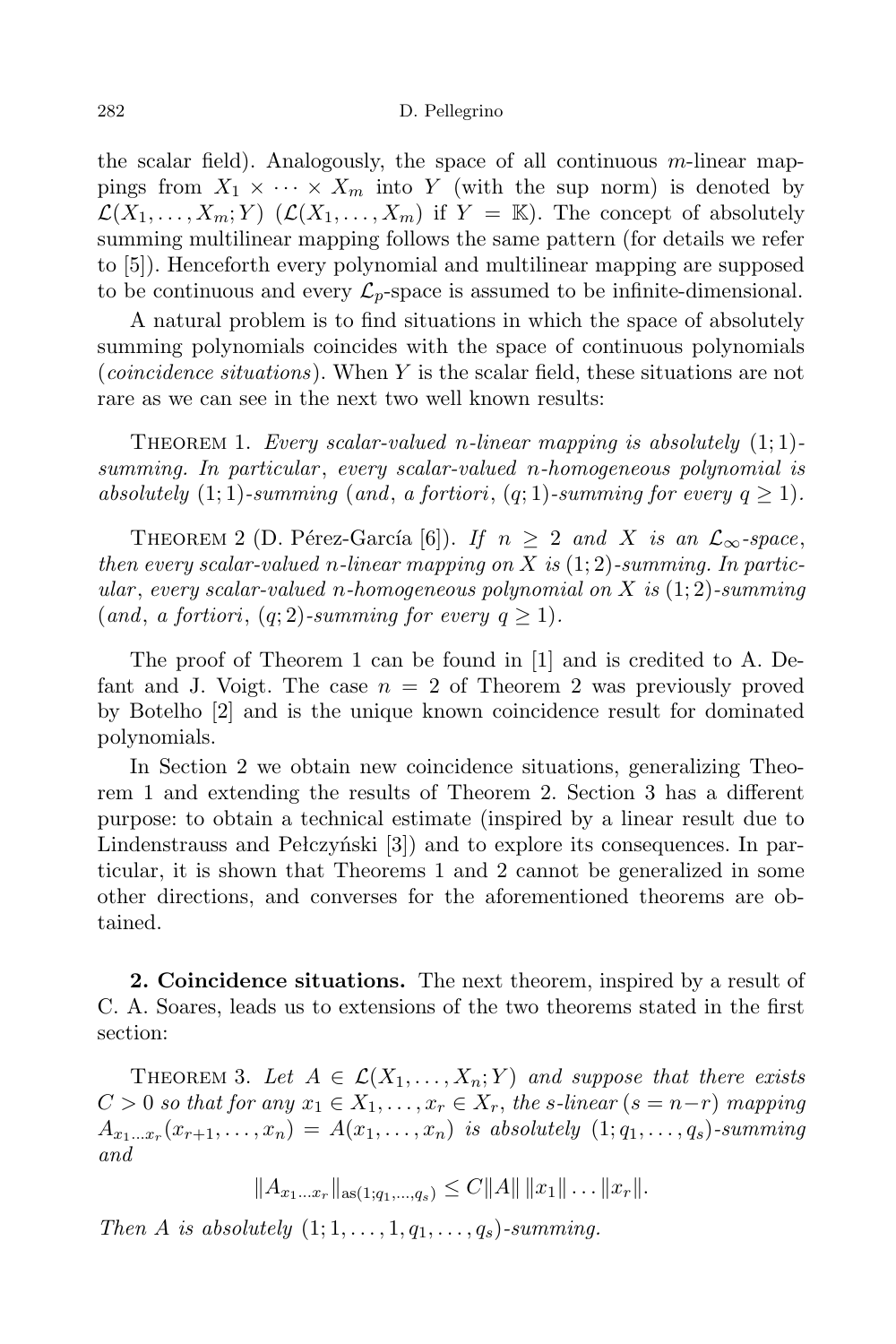*Proof.* For  $x_1^{(1)}$  $x_1^{(1)}, \ldots, x_1^{(m)} \in X_1, \ldots, x_n^{(1)}, \ldots, x_n^{(m)} \in X_n$ , consider  $\varphi_j \in B_{Y'}$ such that

$$
||A(x_1^{(j)},...,x_n^{(j)})|| = \varphi_j(A(x_1^{(j)},...,x_n^{(j)}))
$$

for every  $j = 1, \ldots, m$ . Then, denoting by  $r_j(t)$  the Rademacher functions on  $[0, 1]$  and by  $\lambda$  the Lebesgue measure on  $I = [0, 1]^r$ , we have

$$
\begin{split}\n&\sum_{j=1}^{m} \Big( \prod_{l=1}^{r} r_j(t_l) \Big) \\
&\times \varphi_j A \Big( \sum_{j_1=1}^{m} r_{j_1}(t_1) x_1^{(j_1)}, \ldots, \sum_{j_r=1}^{m} r_{j_r}(t_r) x_r^{(j_r)}, x_{r+1}^{(j)}, \ldots, x_n^{(j)} \Big) \, d\lambda \\
&= \sum_{j,j_1,\ldots,j_r=1}^{m} \varphi_j A(x_1^{(j_1)}, \ldots, x_r^{(j_r)}, x_{r+1}^{(j)}, \ldots, x_n^{(j)}) \\
&\times \int_{0}^{1} r_j(t_1) r_{j_1}(t_1) \, dt_1 \ldots \int_{0}^{1} r_j(t_r) r_{j_r}(t_r) \, dt_r \\
&= \sum_{j=1}^{m} \sum_{j_1=1}^{m} \ldots \sum_{j_r=1}^{m} \varphi_j A(x_1^{(j_1)}, \ldots, x_r^{(j_r)}, x_{r+1}^{(j)}, \ldots, x_n^{(j)}) \delta_{j j_1} \ldots \delta_{j j_r} \\
&= \sum_{j=1}^{m} \varphi_j A(x_1^{(j)}, \ldots, x_n^{(j)}) = \sum_{j=1}^{m} \| A(x_1^{(j)}, \ldots, x_n^{(j)}) \| = (*).\n\end{split}
$$

So, for each  $l = 1, \ldots, r$ , assuming  $z_l = \sum_{j=1}^m r_j(t_l)x_l^{(j)}$  we obtain

$$
(*) = \sum_{j=1}^{m} \left( \prod_{l=1}^{r} r_j(t_l) \right)
$$
  
\n
$$
\times \varphi_j A \left( \sum_{j_1=1}^{m} r_{j_1}(t_1) x_1^{(j_1)}, \dots, \sum_{j_r=1}^{m} r_{j_r}(t_r) x_r^{(j_r)}, x_{r+1}^{(j)}, \dots, x_n^{(j)} \right) d\lambda
$$
  
\n
$$
\leq \int_{I} \left| \sum_{j=1}^{m} \left( \prod_{l=1}^{r} r_j(t_l) \right) \right|
$$
  
\n
$$
\times \varphi_j A \left( \sum_{j_1=1}^{m} r_{j_1}(t_1) x_1^{(j_1)}, \dots, \sum_{j_r=1}^{m} r_{j_r}(t_r) x_r^{(j_r)}, x_{r+1}^{(j)}, \dots, x_n^{(j)} \right) d\lambda
$$
  
\n
$$
\leq \int_{I} \sum_{j=1}^{m} \left| A \left( \sum_{j_1=1}^{m} r_{j_1}(t_1) x_1^{(j_1)}, \dots, \sum_{j_r=1}^{m} r_{j_r}(t_r) x_r^{(j_r)}, x_{r+1}^{(j)}, \dots, x_n^{(j)} \right) \right| d\lambda
$$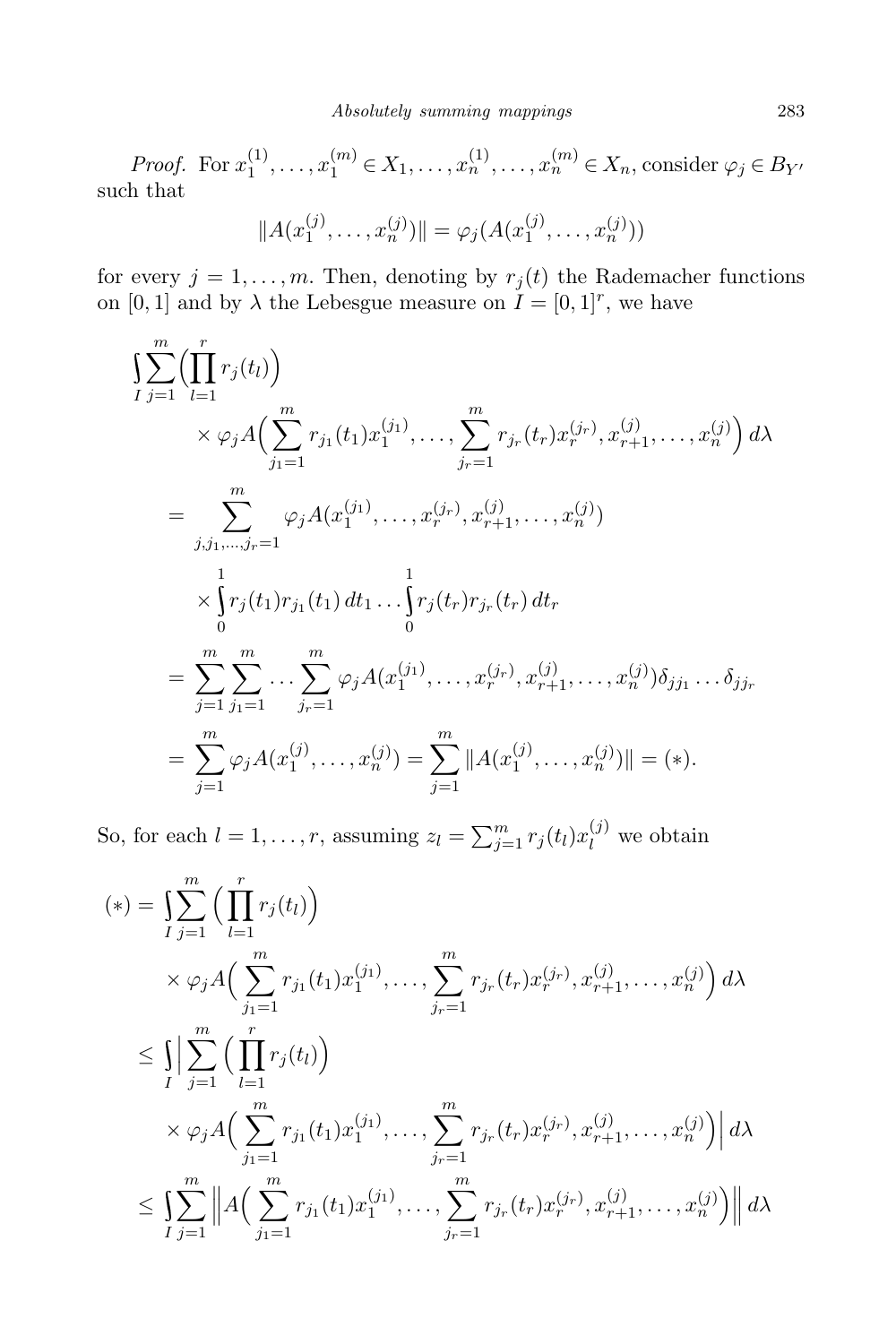$$
\leq \sup_{t_l \in [0,1], l=1,\dots,r} \sum_{j=1}^m \left\| A\Big(\sum_{j_1=1}^m r_{j_1}(t_1) x_1^{(j_1)}, \dots, \sum_{j_r=1}^m r_{j_r}(t_r) x_r^{(j_r)}, x_{r+1}^{(j)}, \dots, x_n^{(j)} \Big) \right\|
$$
  

$$
\leq \sup_{t_l \in [0,1], l=1,\dots,r} \|A_{z_1 \dots z_r} \|_{\text{as}(1;q_1,\dots,q_s)} \| (x_{r+1}^{(j)})_{j=1}^m \|_{w,q_1} \dots \| (x_n^{(j)})_{j=1}^m \|_{w,q_s}
$$
  

$$
\leq \sup_{t_l \in [0,1], l=1,\dots,r} C \|A\| \|z_1\| \dots \|z_r\| \| (x_{r+1}^{(j)})_{j=1}^m \|_{w,q_1} \dots \| (x_n^{(j)})_{j=1}^m \|_{w,q_s}
$$
  

$$
\leq C \|A\| \Big(\prod_{l=1}^r \| (x_l^{(j)})_{j=1}^m \|_{w,l} \Big) \Big(\prod_{l=r+1}^n \| (x_l^{(j)})_{j=1}^m \|_{w,q_l} \Big).
$$

We have the following straightforward consequence, generalizing Theorem 1:

Corollary 1. *If*

$$
\mathcal{L}(X_1,\ldots,X_m;Y) = \mathcal{L}_{\text{as}(1;q_1,\ldots,q_m)}(X_1,\ldots,X_m;Y)
$$

*then, for any Banach spaces*  $X_{m+1}, \ldots, X_n$ *, we have* 

$$
\mathcal{L}(X_1,\ldots,X_n;Y)=\mathcal{L}_{\mathrm{as}(1;q_1,\ldots,q_m,1,\ldots,1)}(X_1,\ldots,X_n;Y).
$$

The following corollary (whose proof is simple and we omit it) is a consequence of Theorems 2 and 3.

COROLLARY 2. *If*  $X_1, \ldots, X_s$  are  $\mathcal{L}_{\infty}$ -spaces then, for any Banach *spaces*  $X_{s+1}, \ldots, X_n$ *, we have* 

$$
\mathcal{L}(X_1, ..., X_n) = \mathcal{L}_{\text{as}(1;q_1,...,q_n)}(X_1, ..., X_n),
$$
  
where  $q_1 = \cdots = q_s = 2$  and  $q_{s+1} = \cdots = q_n = 1$ .

It is obvious that Corollary 2 is still true if we replace the scalar field by any finite-dimensional Banach space. A natural question is whether Corollary 2 can be stated for some infinite-dimensional Banach space in place of K. Precisely, the question is:

• If  $X_1, \ldots, X_k$  are  $\mathcal{L}_{\infty}$ -spaces, is there some infinite-dimensional Banach space *Y* such that

 $\mathcal{L}(X_1, ..., X_k, ..., X_n; Y) = \mathcal{L}_{\text{as}(1;q_1,...,q_n)}(X_1, ..., X_k, ..., X_n; Y),$ 

where  $q_1 = \cdots = q_k = 2$  and  $q_{k+1} = \cdots = q_n = 1$ , regardless of the chioce of the Banach spaces  $X_{k+1}, \ldots, X_n$ ?

The answer to this question is no, as shown by the following proposition:

PROPOSITION 1. *Suppose that*  $X_1, \ldots, X_k$  *are*  $\mathcal{L}_{\infty}$ -spaces. If  $q_1 = \cdots =$  $q_k = 2, q_{k+1} = \cdots = q_n = 1$  *and* 

 $\mathcal{L}(X_1, ..., X_k, ..., X_n; Y) = \mathcal{L}_{\text{as}(1; q_1, ..., q_n)}(X_1, ..., X_k, ..., X_n; Y),$ regardless of the choice of the Banach spaces  $X_{k+1}, \ldots, X_n$ , then dim  $Y < \infty$ .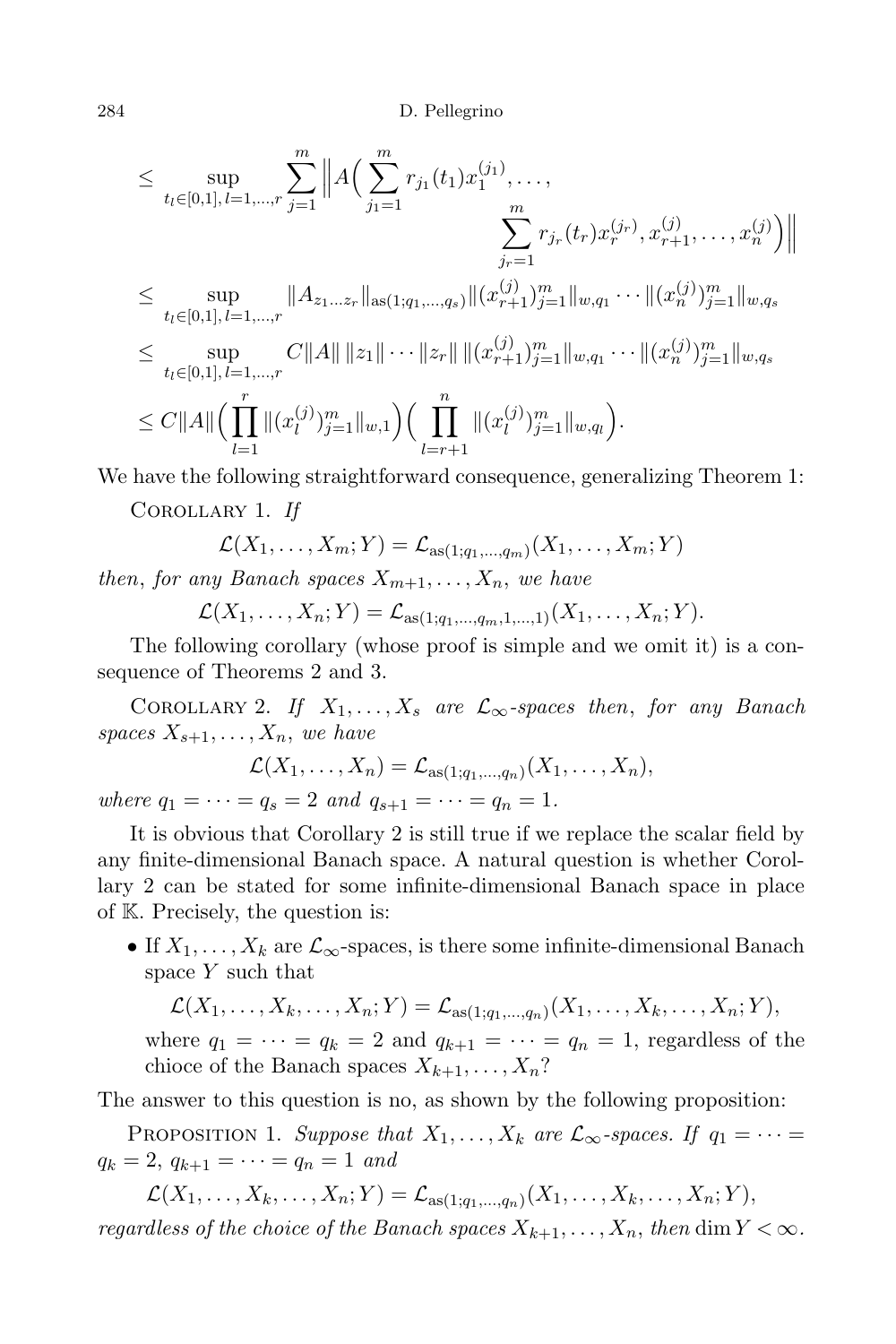*Proof.* By a standard localization argument, it suffices to prove that if  $\dim Y = \infty$ , then

$$
\mathcal{L}(^{n}c_{0};Y)\neq\mathcal{L}_{\mathrm{as}(1;q_{1},...,q_{n})}(^{n}c_{0};Y),
$$

where  $q_1 = ... = q_k = 2$  and  $q_{k+1} = ... = q_n = 1$ . But from [5, Theorem 8] we even have

$$
\mathcal{L}(^{n}c_{0};Y)\neq\mathcal{L}_{\mathrm{as}(q;q_{1},...,q_{n})}(^{n}c_{0};Y)
$$

for any  $q < 2$  and  $q_1, \ldots, q_n \geq 1$ .

**3. Non-coincidence situations.** Assume that *X* is an infinite-dimensional Banach space and suppose that *X* has a normalized unconditional Schauder basis  $(x_n)$  with coefficient functionals  $(x_n^*)$ . If  $\mathcal{P}_{\text{as}(q,1)}(^m X; Y) =$  $P(^{m}X; Y)$ , it is natural to ask:

What is the infimum of the *t* such that in this situation  $(x_n^*(x)) \in l_t$  for each  $x \in X$ ? This infimum will be denoted by  $\mu = \mu(X, Y, q, m)$ .

In [5], inspired by an important linear result due to Lindenstrauss and Pełczyński, we have proved:

Theorem 4 (Pellegrino [5, Theorem 5]). *Let X and Y be infinite-dimensional Banach spaces. Suppose that X has an unconditional Schauder basis*  $(x_n)$ . If Y finitely factors the formal inclusion  $l_p \to l_\infty$  and  $\mathcal{P}_{\text{as}(q;1)}(^m X; Y)$  $= \mathcal{P}(^m X; Y)$  with  $1/m \leq q$ , then

(a) 
$$
\mu \le mpq/(p-q)
$$
 if  $q < p$ ,  
(b)  $\mu \le mq$  if  $q \le p/2$ .

However, by inspecting the proof of this theorem in [5], one can see that it is by no means necessary to assume that  $\dim Y = \infty$ . Only in Corollary of [5] (when the Dvoretzky–Rogers Theorem is invoked) is it indeed necessary to assume dim  $Y = \infty$ . A slight change in the proof of [5, Theorem 5] yields the following result:

Theorem 5. *Let X be an infinite-dimensional Banach space with a normalized unconditional Schauder basis*  $(x_n)$ *. If*  $\mathcal{P}_{\text{as}(q;1)}(mX) = \mathcal{P}(mX)$ *, then* 

(a)  $\mu$  ≤ *mq*/(1 − *q*) *if q* < 1, (b)  $\mu \leq ma$  *if*  $q < 1/2$ .

*Proof.* If  $x = \sum_{j=1}^{\infty} a_j x_j$  and  $\{\mu_i\}_{i=1}^n$  is such that  $\sum_{j=1}^n |\mu_j|^{1/q} = 1$ , define  $P: X \to \mathbb{K}$  by  $Px = \sum_{j=1}^{n} |\mu_j|^{1/q} a_j^m$ .

Since  $(x_n)$  is an unconditional basis, there exists a  $\rho > 0$  satisfying

$$
\Big\|\sum_{j=1}^n \varepsilon_j a_j x_j\Big\| \le \varrho \|x\| \quad \text{ for every } n \text{ and any } \varepsilon_j = \pm 1.
$$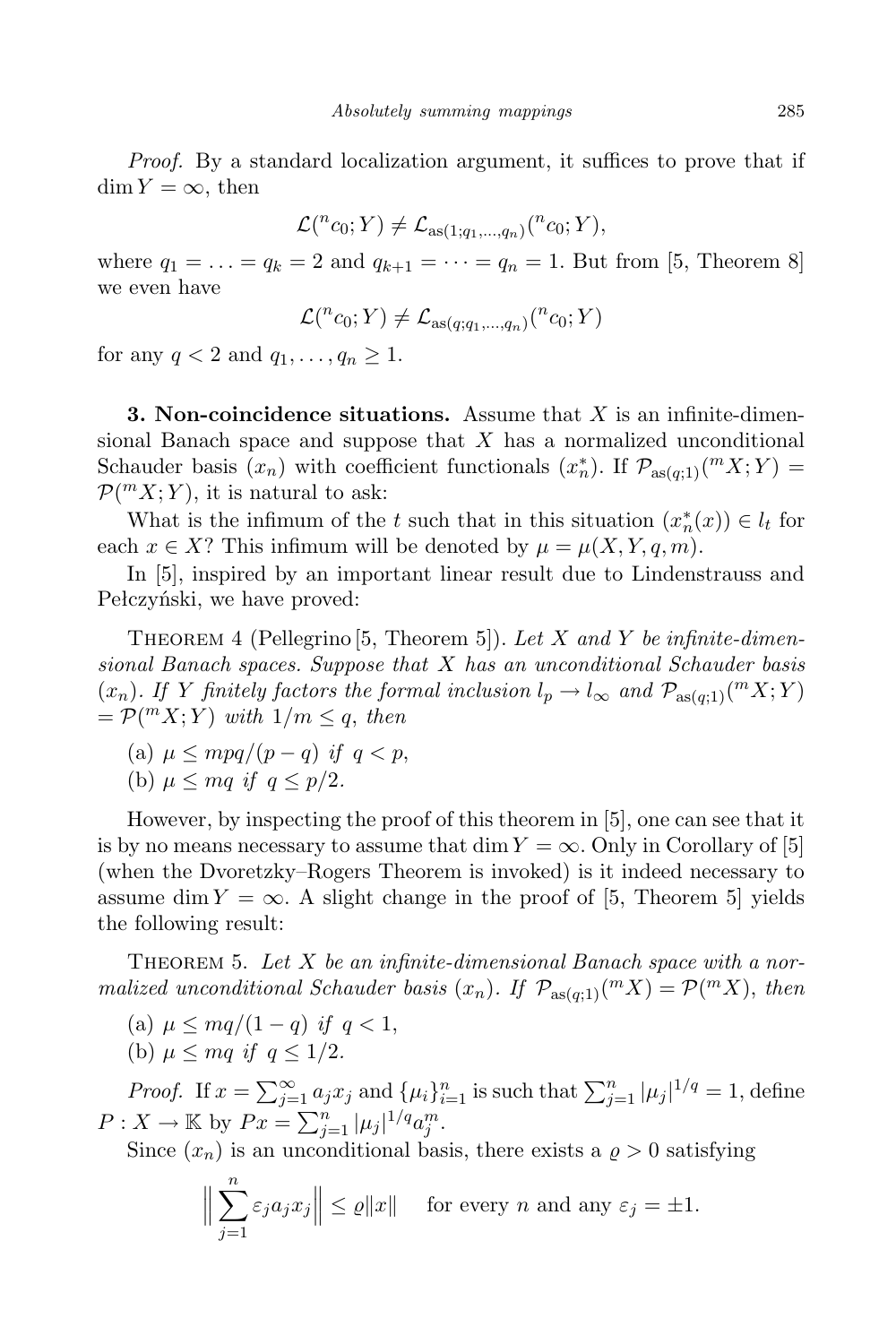Hence

$$
|Px| \le \sum_{j=1}^n \left| |\mu_j|^{1/q} a_j^m \right| \le \varrho^m \|x\|^m \sum_{j=1}^n |\mu_j|^{1/q},
$$

and thus  $||P|| \leq \varrho^m$  and  $||P||_{\text{as}(q;1)} \leq C \varrho^m$ . Therefore

$$
(3.1) \qquad \left(\sum_{j=1}^{n} |a_{j}^{m}|\mu_{j}|^{1/q}|^{q}\right)^{1/q} \leq \left(\sum_{j=1}^{n} |Pa_{j}x_{j}|^{q}\right)^{1/q}
$$

$$
\leq ||P||_{\text{as}(q;1)} \max_{\varepsilon_{j} \in \{1,-1\}} \Big\| \sum_{j=1}^{n} \varepsilon_{j} a_{j} x_{j} \Big\|^{m}
$$

$$
\leq ||P||_{\text{as}(q;1)} (Q||x||)^{m} \leq C \varrho^{2m} ||x||^{m}.
$$

Defining  $s = 1/q$ , we have  $\frac{1}{s} + \frac{1}{\frac{s}{s-1}} = 1$  and

$$
(3.2) \quad \left(\sum_{j=1}^n |a_j|^{\frac{s}{s-1}mq}\right)^{1/\frac{s}{s-1}} \leq \sup\left\{\sum_{j=1}^n |\mu_j| \, |a_j|^{mq} : \sum_{j=1}^n |\mu_j|^s = 1\right\}.
$$

Since (3.1) is true whenever  $\sum_{j=1}^{n} |\mu_j|^s = 1$ , by (3.1) and (3.2) we obtain

$$
\left(\sum_{j=1}^n |a_j|^{\frac{s}{s-1}mq}\right)^{1/\frac{s}{s-1}mq} \leq [C\varrho^{2m}||x||^m]^{1/m}.
$$

But  $\frac{s}{s-1}mq = \frac{mq}{1-q}$  $\frac{mq}{1-q}$  and *n* is arbitrary, and hence part (a) is proved. Now, if  $1/m \leq q \leq 1/2$ , define  $S: X \to \mathbb{K}$  by  $Sx = \sum_{j=1}^{n} a_j^m$ . Since  $m \geq \frac{s}{s-1}mq$ , we obtain

$$
|Sx| \le \sum_{j=1}^n |a_j^m| \le \Big[ \Big( \sum_{j=1}^n |a_j|^{\frac{s}{s-1}mq} \Big)^{1/\frac{s}{s-1}mq} \Big]^m \le C\varrho^{2m} \|x\|^m.
$$

Thus  $||S|| \leq C \varrho^{2m}$  and  $||S||_{\text{as}(q;1)} \leq C^2 \varrho^{2m}$ . Therefore

$$
\sum_{j=1}^{n} |a_j^m|^q = \sum_{j=1}^{n} |Sa_j x_j|^q \le ||S||_{\text{as}(q;1)}^q \max_{\varepsilon_j \in \{1,-1\}} \left\| \sum_{j=1}^{n} \varepsilon_j a_j x_j \right\|^{mq}
$$
  

$$
\le (C^2 \varrho^{2m})^q (\varrho ||x||)^{mq}.
$$

Consequently, since *n* is arbitrary, we have  $\sum_{j=1}^{\infty} |a_j|^{mq} < \infty$  whenever  $x = \sum_{j=1}^{\infty} a_j x_j \in X$ .

Now we list several important consequences of Theorem 5. For example, Corollaries 3 and 4 below give converses for Theorems 1 and 2, respectively. The proofs of Corollaries 3–6 are simple (using Theorem 5 and standard localization techniques in order to extend the results from  $c_0$  to  $\mathcal{L}_{\infty}$ -spaces):

COROLLARY 3. Let *m* be a fixed natural number. Then  $\mathcal{P}_{\text{as}(q;1)}(mX)$  $=$   $\mathcal{P}(^m X)$  *for every X if* and *only if*  $q \geq 1$ *.*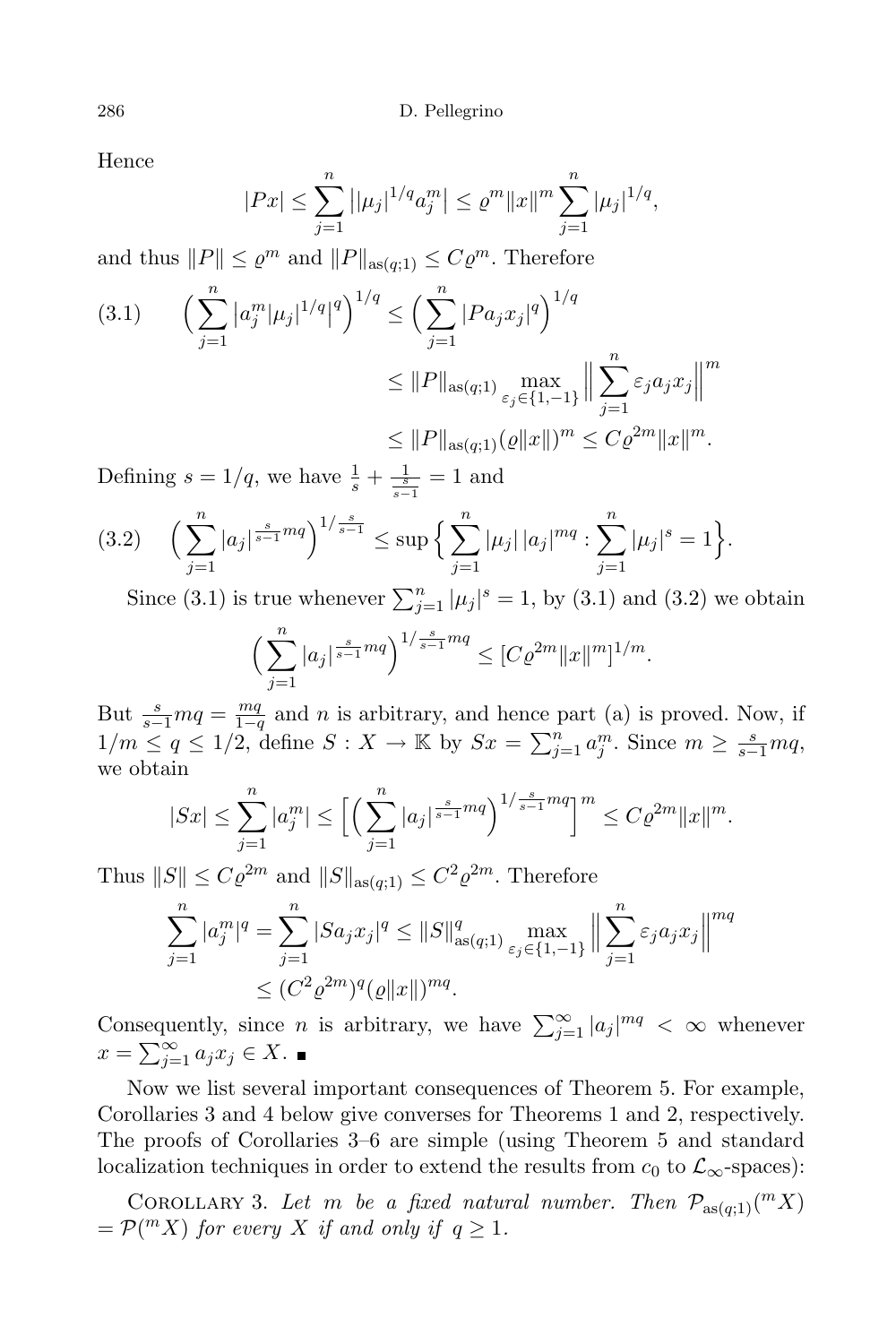COROLLARY 4. *If*  $m \geq 2$  *and X is an*  $\mathcal{L}_{\infty}$ -space, *then*  $\mathcal{P}_{\text{as}(q;2)}(\mathbb{R}^N)$  $=$   $\mathcal{P}(^m X)$  *if* and only if  $q \geq 1$ .

COROLLARY 5. *If*  $m \geq 2$  *and X is an*  $\mathcal{L}_{\infty}$ -space, *then*  $\mathcal{P}_{d,q}(^m X) \neq$  $P(^mX)$  *for every*  $q < m$ *.* 

In particular, if *X* is an  $\mathcal{L}_{\infty}$ -space and  $m = 2$ , then  $\mathcal{P}_{d,2}(^{2}X) = \mathcal{P}(^{2}X)$ and thus we have:

COROLLARY 6. *If X is* an  $\mathcal{L}_{\infty}$ -space, then  $\mathcal{P}_{d,q}(^2X) = \mathcal{P}(^2X)$  *if* and *only if*  $q \geq 2$ *.* 

We also have:

COROLLARY 7. If  $q \leq 1/2$  and X is an  $\mathcal{L}_p$ -space  $(p \geq 2)$ , then  $\mathcal{P}_{\text{as}(q,1)}(^m X) = \mathcal{P}(^m X)$  *if and only if*  $p \leq mq$ .

*Proof.* A localization argument allows us to assume that  $X = l_p$ . If  $\mathcal{P}_{\text{as}(q,1)}(mX) = \mathcal{P}(mX)$ , Theorem 5 ensures that  $p \leq mq$ . On the other hand, if  $p \le mq$  and  $P \in \mathcal{P}(^m X)$ , then

$$
\left(\sum_{j=1}^k \|P(x_j)\|^q\right)^{1/q} \le \|P\| \left(\sum_{j=1}^k \|x_j\|^{mq}\right)^{1/q}
$$
  

$$
\le \|P\| \left(\sum_{j=1}^k \|x_j\|^p\right)^{m/p} \le C_p(X) \|P\| \|(x_j)_{j=1}^k\|_{w,1}^m,
$$

where  $C_p(X)$  is the cotype constant of  $l_p$  and the last inequality holds since *l<sub>p</sub>* has cotype *p* (for  $p \ge 2$ ) and thus id :  $l_p \rightarrow l_p$  is absolutely (*p*; 1)-summing.

All these results can be adapted (including Theorem 5), mutatis mutandis, to the multilinear case. Furthermore, one can extend Corollary 2:

COROLLARY 8. Let  $X_1, \ldots, X_s$  be  $\mathcal{L}_{\infty}$ -spaces,  $q_1 = \cdots = q_s = 2$  and  $q_{s+1} = \cdots = q_n = 1$ *. Then* 

$$
\mathcal{L}(X_1,\ldots,X_n)=\mathcal{L}_{\mathrm{as}(q;q_1,\ldots,q_n)}(X_1,\ldots,X_n),
$$

for any choice of Banach spaces  $X_{s+1}, \ldots, X_n$ , if and only if  $q \geq 1$ .

Remark 1. For the bilinear case it is not hard to prove that when *X* is an  $\mathcal{L}_{\infty}$ -space,  $\mathcal{L}_{d,q}(^2X) \neq \mathcal{L}(^2X)$  if  $q < 2$ . However, this result cannot be straightforwardly adapted for polynomials and thus Corollary 6 is in fact non-trivial. Non-coincidence results for absolutely summing multilinear mappings, in general, do not imply non-coincidence results for absolutely summing polynomials.